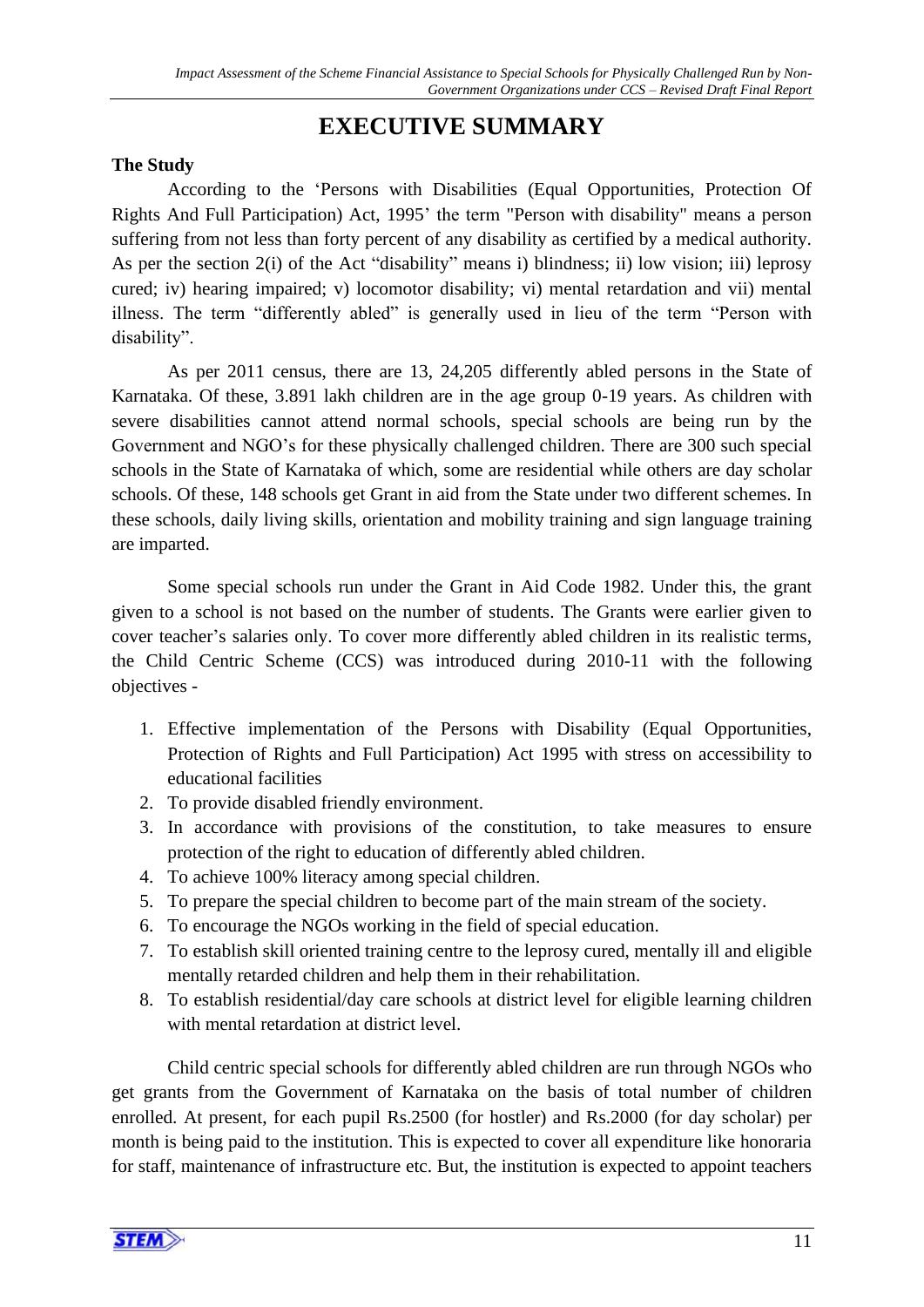strictly as per teacher-student ratio. They also ought to be teachers with special education to teach these special children. The teacher to student ratio for different types of special children is as below:

- 1. Visual Impaired 1:12
- 2. Hearing Impaired 1:10
- 3. Mentally Retarded 1:7
- 4. Physically/Orthopedically Handicapped 1:25

The objective of the evaluation study is to assess the impact of the scheme of providing Financial Assistance to Special Schools for Physically Challenged run by Non-Government Organizations (NGO) under 'Child Centric Scheme' in the State of Karnataka.

The Centre for Symbiosis of Technology Environment and Management (STEM), Bengaluru, has been assigned the study by and for the Karnataka Evaluation Authority (KEA).

## **Scope and Objective of the Evaluation**

The scheme is implemented in 30 districts of the state. 300 special schools for various categories of differently abled children are run by government and non-government organizations (NGOs). Of these, 97 special schools are funded by the Government of Karnataka under Child Centric scheme. The expenditure under this scheme in the last 3 years is as follows:

| S. No.                      | Year         | <b>Expenditure (Rs. in Lakhs)</b> |
|-----------------------------|--------------|-----------------------------------|
|                             | 2011-12      | 49.61                             |
| $\mathcal{D}_{\mathcal{A}}$ | 2012-13      | 298.38                            |
|                             | 2013-14      | 1523.71                           |
|                             | <b>Total</b> | 1871.70                           |

**Source:** Terms of Reference (ToR) of the Evaluation study

The scheme is being implemented since 2011-12. Under this scheme NGOs are eligible to apply for financial assistance for running schools for differently abled children, but only after managing the school with proper permission of the Department of Empowerment of Differently-abled and Senior Citizens, for 3 years. Every year the NGO has to apply for grants in a prescribed application, with required documents.

In the budget speech dated 14-02-2014, the Honourable Chief Minister of Karnataka has announced to enhance the grants given to NGOs from Rs.2500 per hostler per month to Rs.5000 per month, and from Rs.2000 per day scholar per month to Rs.4000 respectively. The State Government intends to evaluate the effectiveness of the scheme and bring in further reforms, so that, all differently abled children can get the best education and objectives of the scheme are fulfilled.

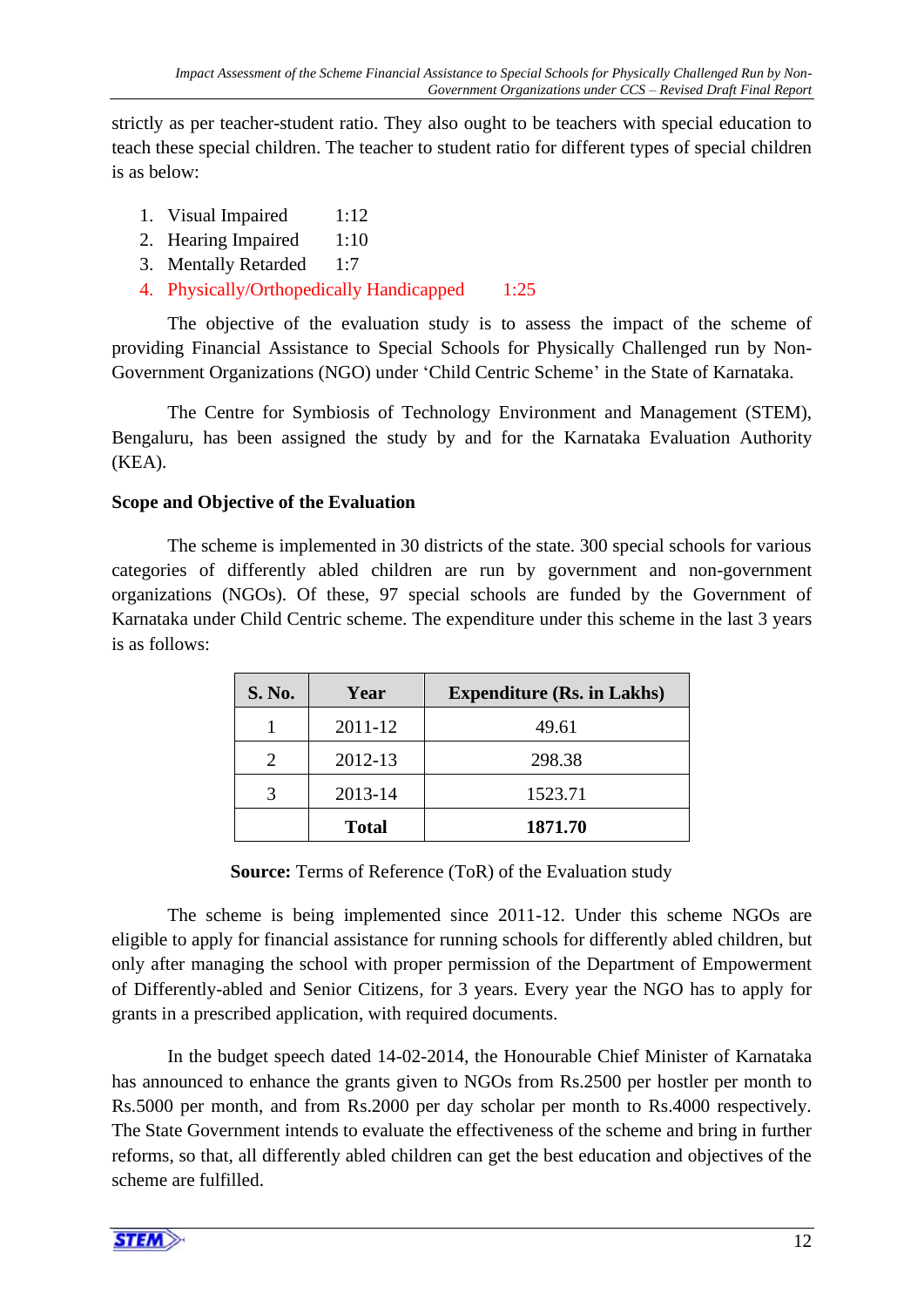The following aspects are addressed by impact evaluation study:

- 1. Establishment of NGOs,
- 2. Infrastructure of school & hostel,
- 3. Staff details,
- 4. Academic details,
- 5. Facilities provided, and,
- 6. Specific outputs such as perception of parents.

### **Sample Size/Criteria for Selection of Sample**

One hundred and twenty special schools were covered in the present evaluation study. Of these, thirty five schools, which comprises of 24 child centric and 11 Grant in Aid schools, have been physically visited. Remaining schools were covered through a structured questionnaire which was sent through post/e-mail.

### **Research Methodology**

The study combined a review of secondary materials, primary research through surveys and individual interviews and personal discussions. Both primary and secondary data were collected for this study. The primary data was collected from the School Management, teachers, students and parents of the students using a structured questionnaire designed to obtain relevant information regarding NGO profile, fees and expenditure per child, inspection of the Director, District Level Committee meetings, school infrastructure, school staff details, academic details, facilities in the school and perception of parents of the students studying in the school.

Secondary data with respect to prevalence of disability in Karnataka (Census 2011 and 2001), mainstreaming of education of children with different ability- CDA (DISE data on enrollment of Children with Special Needs - CWSN) was analyzed and presented. Also the mechanism for education of CDA and international standards/best practices are documented in the report.

#### **Recommendations**

It is seen in the evaluation of the schools for differently abled children in Karnataka that generally they comply with the prescribed norms and directions. The mechanism of monitoring and supervision needs a little improvement. CCS schools fared better than GIA schools.

Besides the general recommendation that all specific shortcomings or nonconformities detailed in this report to be improved or corrected, the following recommendations are made –

1. The CCS schools are found to be performing better than GIA schools. It is recommended that more and more GIA schools may be replaced with CCS schools, if